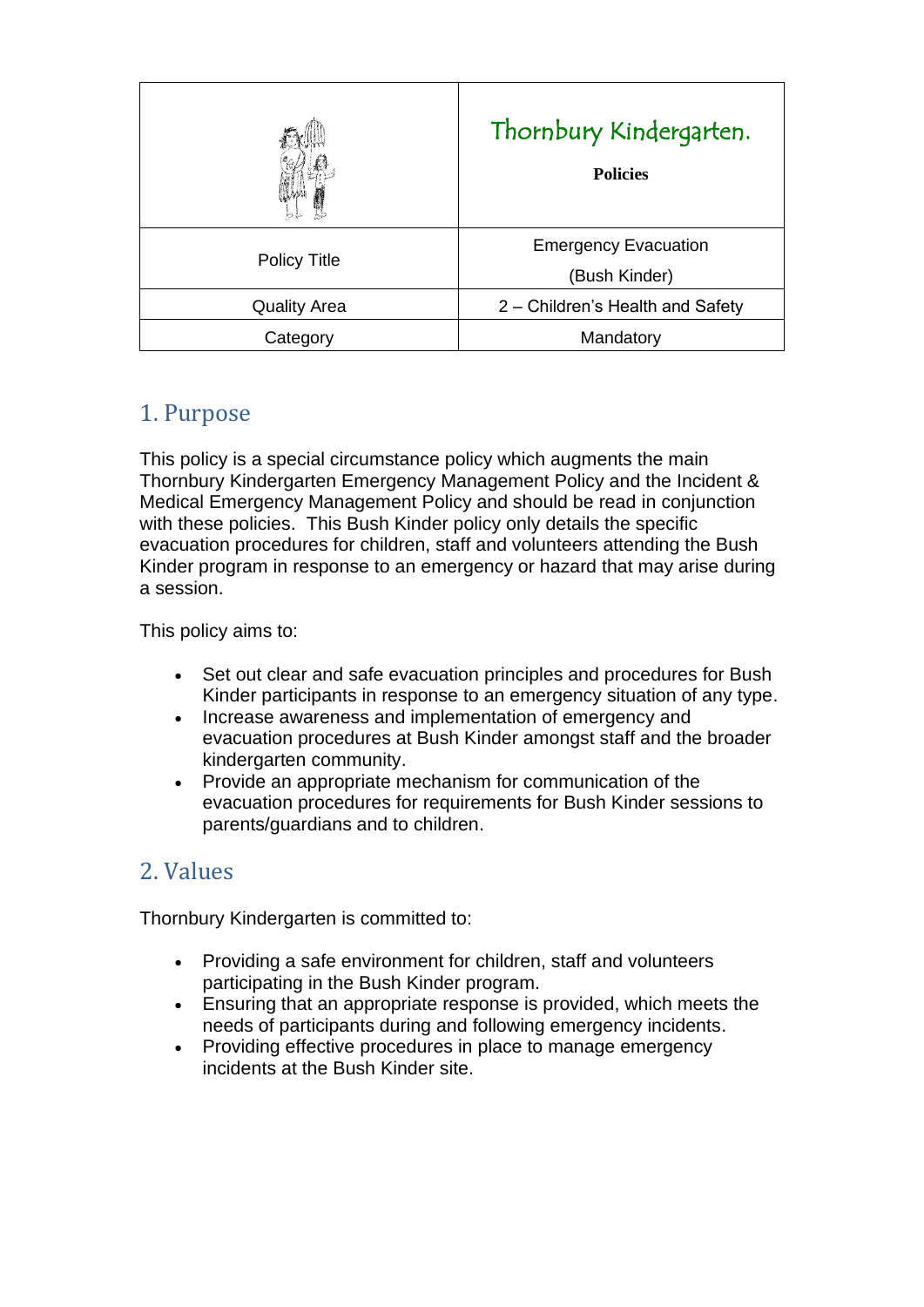## 3. Scope

This policy applies to children, parents/guardians, staff, committee members, authorised persons, volunteers and students on placement working at Thornbury Kindergarten.

## 4. Background and legislation

There are a multitude of possible emergency situations that may arise at Bush Kinder. These include, but are not limited to:

- Fire / Bushfire
- Chemical hazards
- Missing child
- Aggressive dogs off leads
- Other animal intruders
- Uninvited person/stranger (threatening, causing a nuisance or unease for staff and participants)
- Toxic leak
- Hostage/siege
- Natural events, such as extreme weather, floods, severe winds, thunderstorm or earthquake
- The involvement of firearms or other weapons
- Hazardous substances incidents
- Medical emergency (refer to Incident and medical emergency management policy).
- Accident

The aim of this policy is to provide the appropriate response to such an incident or emergency to ensure the safety and wellbeing of all Bush Kinder participants.

#### **Relevant legislation includes but is not limited to:**

- The Children's Services Act 1996 (CSA)
- Children's Services Regulations 2009 (CSR)
- Occupational Health and Safety Act 2004

## 5. Definitions

**Assembly point:** A predetermined and mapped safe place for the Bush Kinder group to meet after an emergency evacuation. [Refer to Attachment 1 for Bush Kinder assembly points].

**Emergency:** A sudden, unforeseen crisis (usually involving danger) that requires immediate action.

**Emergency evacuation:** Emergency evacuation is the immediate and rapid movement of people away from the threat or actual occurrence of a hazard.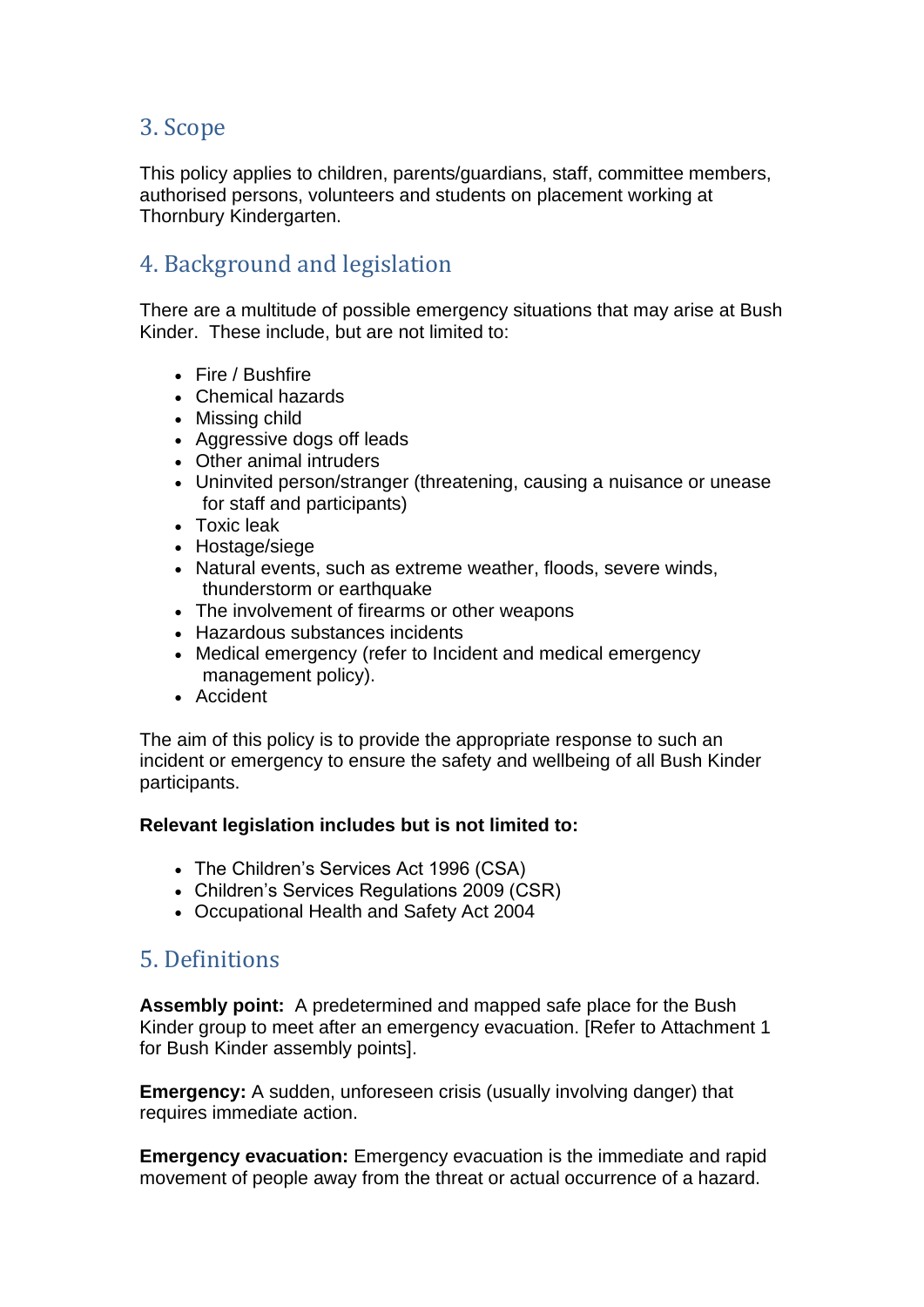**Evacuation route:** A predetermined and mapped safe route to move people away from a threat or danger. At Bush Kinder, the route taken will depend on the emergency/danger. [Refer to Attachment 1 for Bush Kinder evacuation routes].

**Hazard:** The potential to harm a person's health or safety that can arise from the environment, equipment and substances, poor work design and inappropriate practices and procedures.

# 6. Sources and related centre policies

### **Centre policies (needs to be revised following all policy completion)**

- Extreme Weather (Bush Kinder Specific)
- Delivery & Collection of Children (Bush Kinder Specific)
- Emergency Management Policy
- Incident & Medical Emergency Management Policy
- Hygiene
- Inclusion and equity
- Program participation
- Supervision
- Excursions and centre events

# 7. Procedures

### **General**

### **The Committee is responsible for:**

- Following all requirements in Thornbury Kindergarten's Emergency Management Policy and Incident and Medical Emergency Management Policy
- Establishing, monitoring and reviewing the Bush Kinder Risk Register which identifies a number of potential hazards and risks and mechanisms for their treatment.
- Establishing, monitoring and reviewing (in consultation with staff) emergency evacuation procedures, a series of safe evacuation routes and assembly points in response to a range of potential emergency situations [Refer to Attachment 1 for Bush Kinder evacuation procedures, routes and assembly points].
- Ensuring emergency evacuation procedures are included in teachers' documentation carried at Bush Kinder.
- Ensuring a fully equipped first aid kit is included with the Bush Kinder gear and equipment.
- Ensuring all teachers and volunteers are aware of the location of firstaid kit at Bush Kinder.
- Providing a fully equipped portable first-aid kit.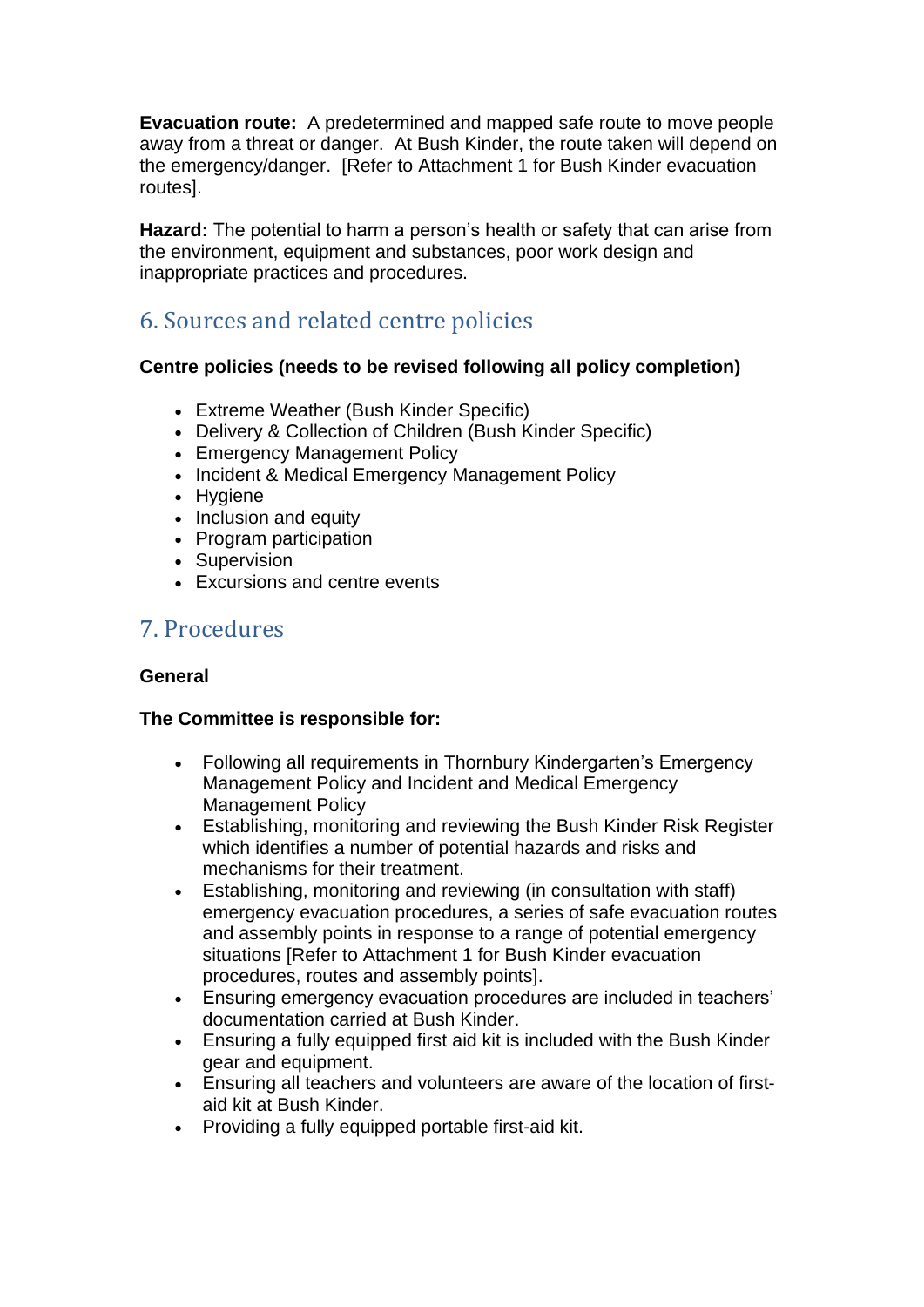- Developing a regular training schedule for Bush Kinder staff that includes the operation of communication systems, evacuation procedures, including evacuation routes and safe places; and occupational health and safety and first aid.
- Ensuring that all children, staff, parent/guardians, students, volunteers and visitors understand the requirements of this policy including conducting practice drills.
- Ensuring new Bush Kinder staff, students and volunteers have an understanding of the Bush Kinder policy and procedures in relation to emergency evacuation in their induction procedure.
- Ensuring procedures are in place at Bush Kinder to identify which staff are in attendance at any one time, such as the sign-in sheet. This can then be used to ensure that all staff are accounted for in the event of an emergency.

### **Staff are responsible for:**

- Ensuring the safety of the children, fellow staff members and volunteers in their care and protecting them from hazards at Bush Kinder.
- Being aware of the Bush Kinder evacuation procedures set out in this policy, along with the evacuation routes and assembly points in the different emergency scenarios as set out in Attachment 1.
- Providing awareness and support to children before, during and after emergencies.
- Providing input into the development of procedures to be followed in the event of an emergency situation, and contributing to the review of the procedures following an emergency incident.
- Informing the committee and reporting notifiable incidents to the DEECD (CSR r90).
- Recording incidents in the centre's incident book (CSR r49).
- Ensuring that all children, staff and volunteers are accounted for in the event of an evacuation.

### **Parents/guardians are responsible for:**

- Reading and being familiar with the policy.
- Bringing relevant issues to the attention of both staff and committee.
- Ensuring children are signed in and out as per the requirements of the centre's Delivery and collection of children policy and CSR r29.
- Supporting children's awareness and education in emergency situations.
- Following the directions of staff during an emergency, incident or drill.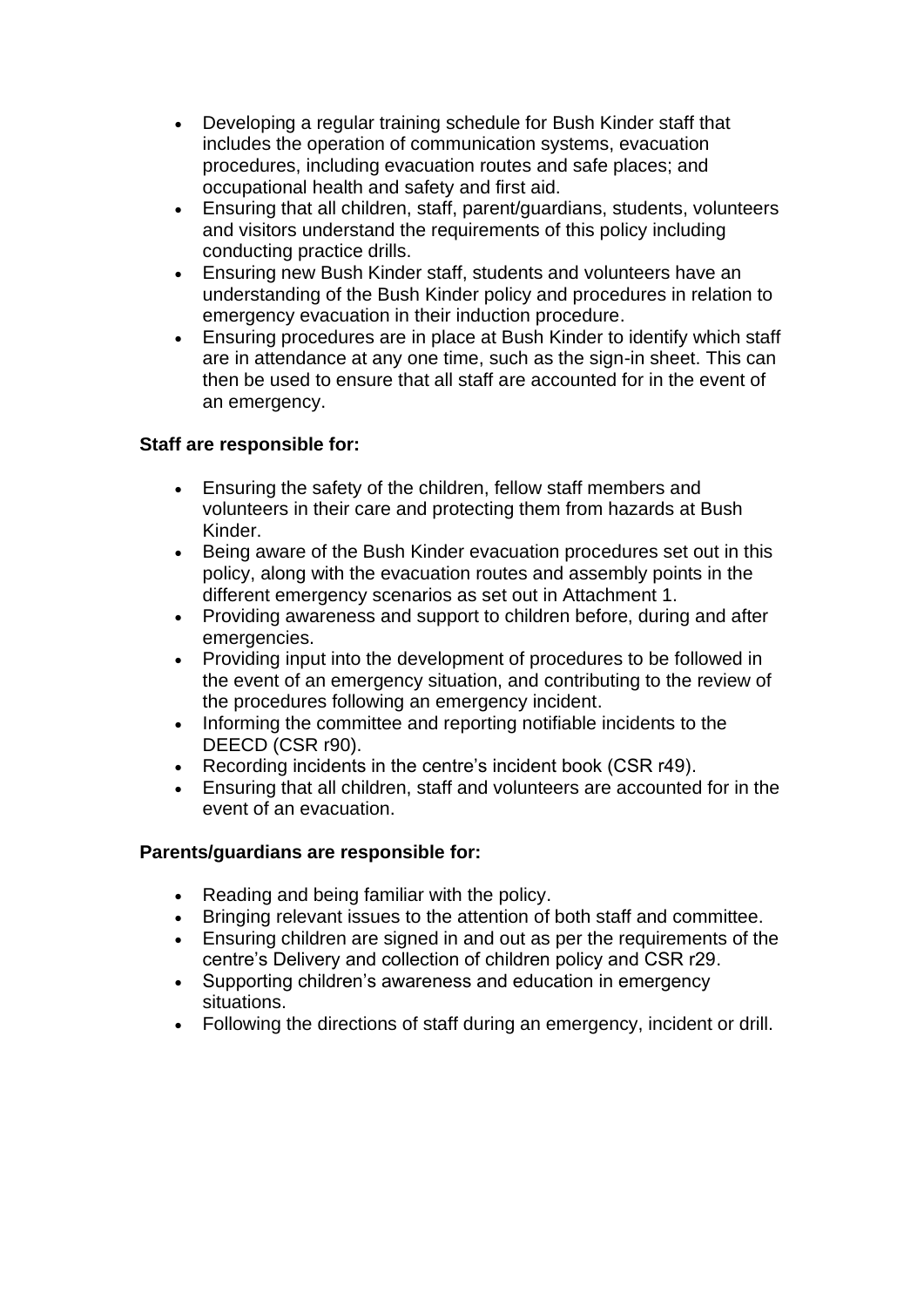## 8. Evaluation

In order to assess whether the policy has achieved the values and purposes the proprietor (committee) will:

- Seek feedback regarding this policy and its implementation with parents/guardians of children participating in the Bush Kinder
- program. This can be facilitated through discussions and the annual centre survey.
- Ask staff to share their experiences and observations in relation to the effectiveness of this policy.
- Regularly review the policy and centre practices to ensure they are compliant with any new legislation, research or best practice procedures.

## 9. Attachments

Attachment 1: Bush Kinder Evacuation Procedures, Assembly Points and Evacuation Routes

## 10. Authorisation

This policy was approved by the committee of management of Thornbury Kindergarten at a committee meeting December 2017.

Review date: December 2019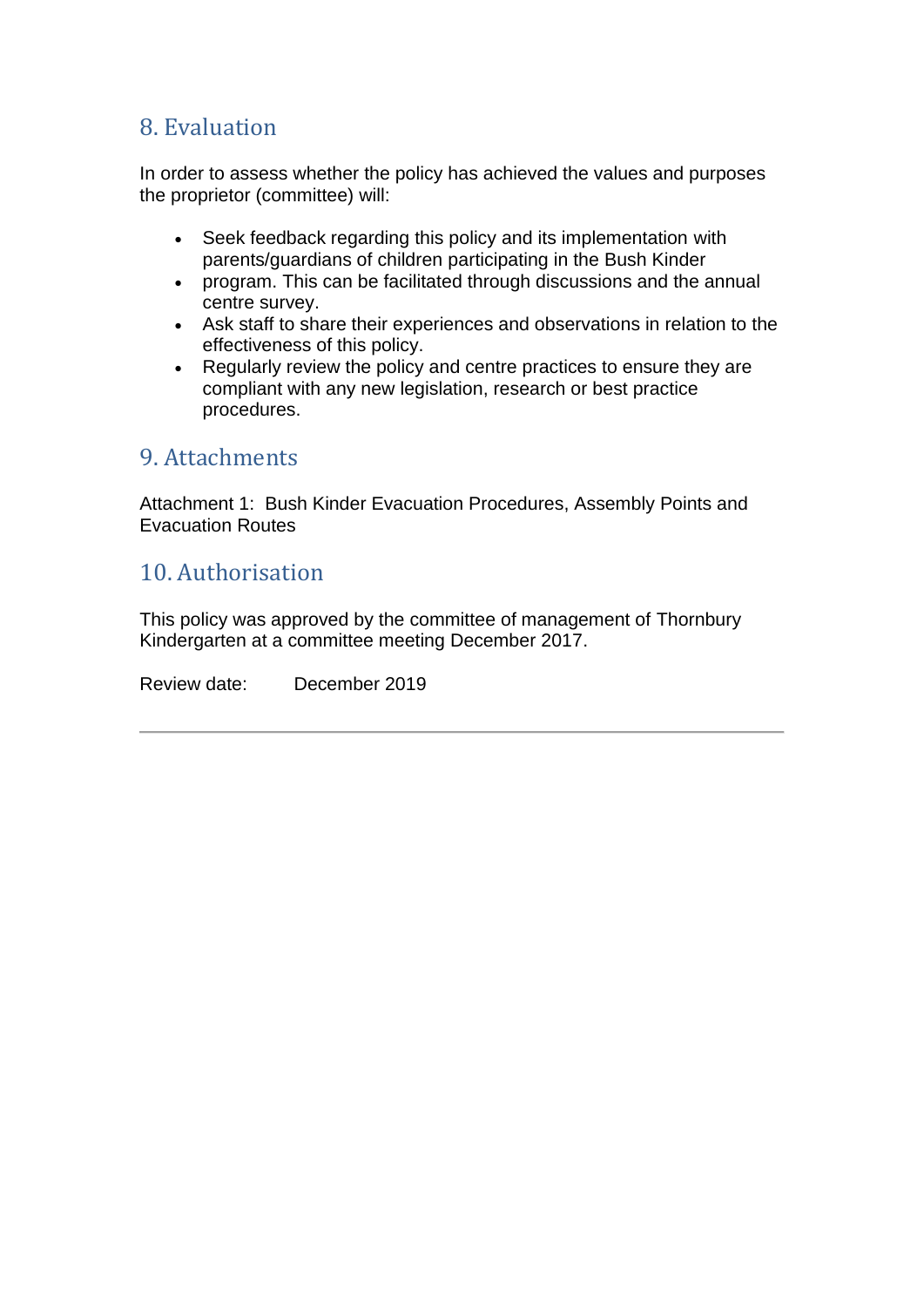# Attachment 1

#### **Bush Kinder Evacuation Procedures, Assembly Points and Evacuation Routes.**

#### **Evacuation Procedures**

Whatever the emergency, incident or situation that necessitates the evacuation, the following procedures are to be followed by staff and volunteers

- Blow whistle
- Keep children calm
- Ensure sign-in sheet is in the teacher's backpack along with other necessary items such as medication
- Count / check off against the sign in sheet to ensure all children are accounted for
- With the exception of the teacher's backpack, leave Bush Kinder gear at the site – it can be collected later
- En route to new location (see below for appropriate locations), calmly walk children in pairs, keep group close together and ensure no child deviates from the group.
- Teachers/adult volunteers to be positioned at the front and back of the group, and flanking the group where possible
- Notify emergency services if required
- On arrival at safe assembly point, conduct a full count/roll call to ensure all children are accounted for
- Notify parents via broadcast SMS of new location for collection (if required) and notify DEECD (if required)
- If the evacuation/relocation is for weather reasons, wait for the extreme weather to pass and when it does, resume normal activities if appropriate and safe to do so, following same relocation procedures to return to the Bush Kinder site
- If the weather does not look like it will pass soon, a broadcast SMS should be sent to all parents, advising of the new safe location for pickup purposes.

#### Safe Zone Assembly Points and Routes

The safe zone assembly points will differ depending on the nature of the emergency:

A. TORRENTIAL RAIN, HAIL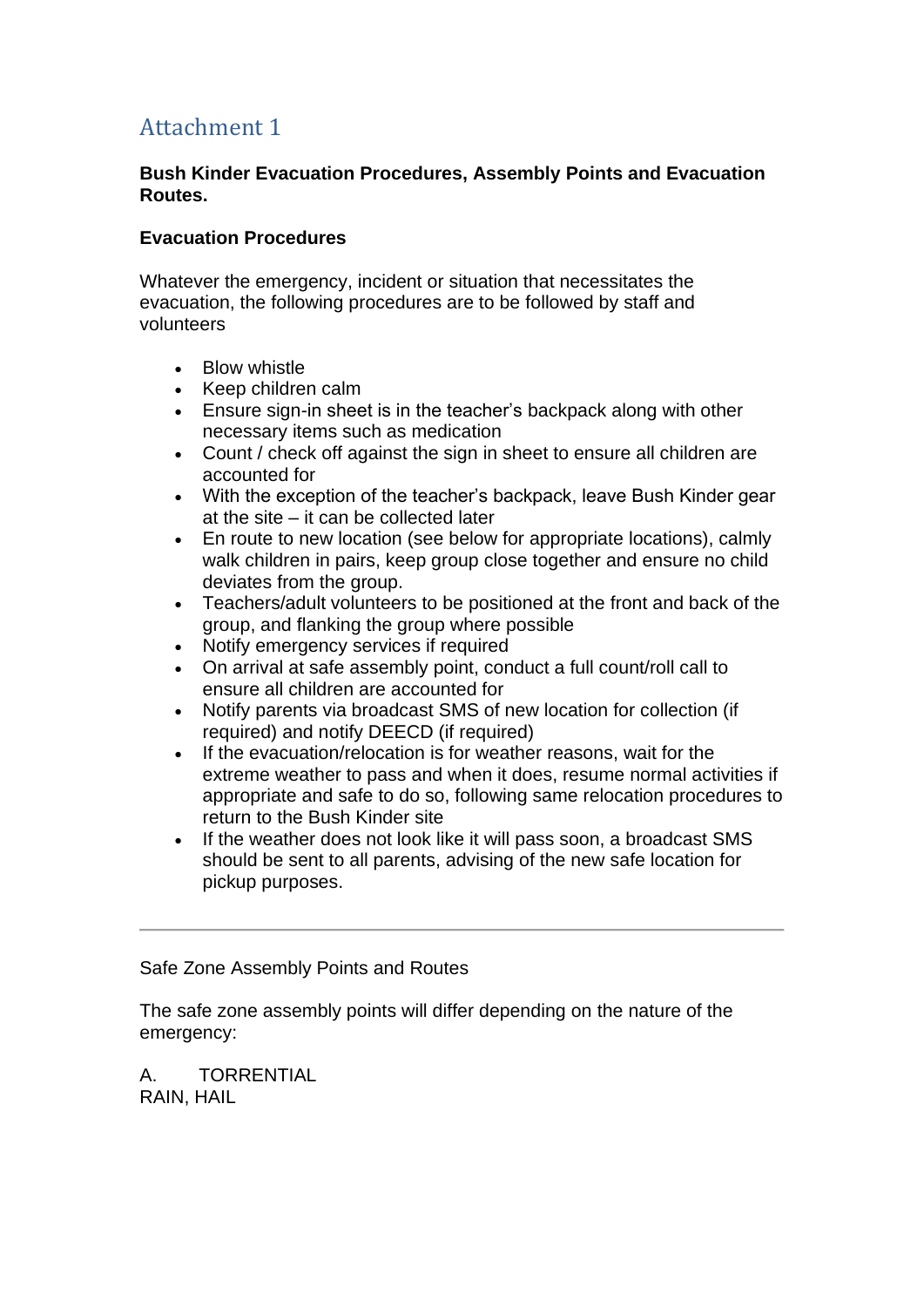Assembly Point A: BBQ shelter

Group to wait here until torrential rain and/or hail has passed and it is safe to resume normal activities.

Shelter may be sought in the Darebin Creek Environment Centre if the weather shows no signs of abating (see Assembly Point B below).

Route: Take shortest safe route possible B. ELECTRICAL STORM, EXTREME **WINDS** 

Assembly Point B: Darebin Creek Environment Centre (next door to Ranger's office)

Group to wait here until storm passes and safe to resume activities (recommend 30 minutes after electrical storm activity has ceased)

Route: Take shortest safe route possible

C. AL L OTHER **EMERGENCY** EVACUATION **SITUATIONS** 





(when NOT necessary to evacuate Darebin Parklands altogether)